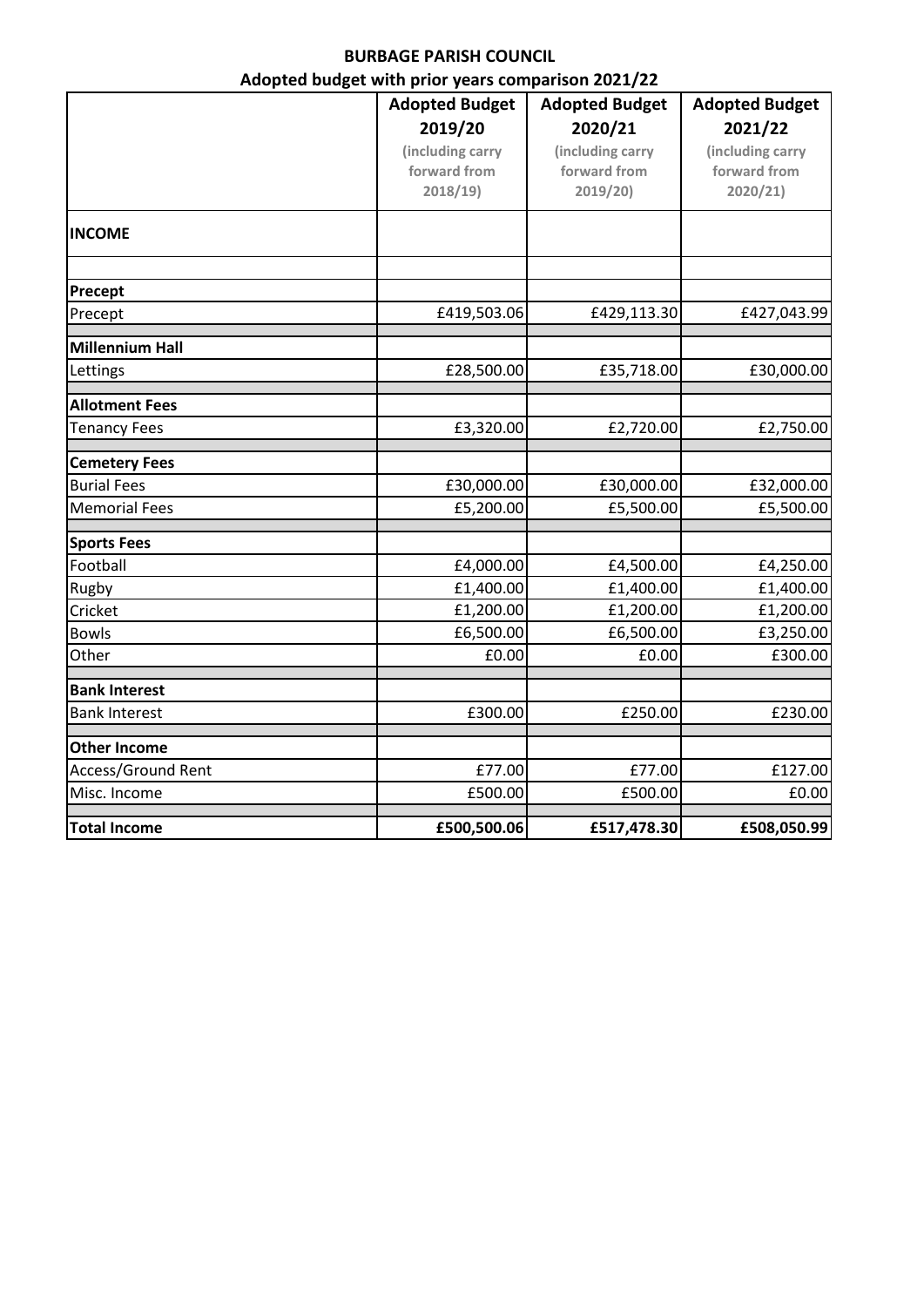|                                                                 | <b>Adopted Budget</b>   | <b>Adopted Budget</b>   | <b>Adopted Budget</b>   |
|-----------------------------------------------------------------|-------------------------|-------------------------|-------------------------|
|                                                                 | 2019/20                 | 2020/21                 | 2021/22                 |
|                                                                 | (including carry        | (including carry        | (including carry        |
|                                                                 | forward from            | forward from            | forward from            |
|                                                                 | 2018/19)                | 2019/20)                | 2020/21)                |
|                                                                 |                         |                         |                         |
| <b>EXPENDITURE</b>                                              |                         |                         |                         |
|                                                                 |                         |                         |                         |
| <b>Recreation Grounds</b>                                       |                         |                         |                         |
| <b>Ground Rents</b>                                             | £680.00                 | £750.00                 | £750.00                 |
| Maintenance                                                     | £36,000.00              | £36,000.00              | £28,000.00              |
| <b>Water Supply</b>                                             | £300.00                 | £300.00                 | £100.00                 |
| <b>Allotment Award</b>                                          | £0.00                   | £100.00<br>£18,000.00   | £100.00                 |
| Litter Collection & bins                                        | £20,000.00              |                         | £16,500.00              |
| <b>Waste Disposal</b>                                           | £1,850.00<br>£850.00    | £2,000.00<br>£650.00    | £1,000.00<br>£450.00    |
| <b>Street Lighting</b>                                          |                         |                         |                         |
| <b>Tree Conservation</b><br><b>Tools &amp; Tool Maintenance</b> | £8,000.00               | £10,000.00              | £4,000.00               |
| <b>Grounds Maintenance Vehicle</b>                              | £7,500.00               | £10,000.00<br>£4,200.00 | £7,500.00               |
| Leased Equipment                                                | £2,800.00<br>£15,000.00 | £16,500.00              | £1,000.00               |
| Fuel                                                            | £4,500.00               | £5,000.00               | £17,325.00<br>£5,000.00 |
| New Benches & Memorial                                          | £5,000.00               | £5,000.00               | £3,000.00               |
|                                                                 |                         |                         |                         |
| <b>Play Equipment</b>                                           |                         |                         |                         |
| <b>Engineers Inspections</b>                                    | £1,000.00               | £750.00                 | £750.00                 |
| Maintenance                                                     | £15,000.00              | £15,000.00              | £5,000.00               |
| Cemetery, St Cath's, War Memorial                               |                         |                         |                         |
| Maintenance                                                     | £28,000.00              | £28,000.00              | £24,000.00              |
| Water Supply & Septic Tank                                      | £2,500.00               | £1,000.00               | £1,000.00               |
| <b>Electricity Supply</b>                                       | £320.00                 | £350.00                 | £350.00                 |
|                                                                 |                         |                         |                         |
| <b>Community Enhancement</b>                                    |                         |                         |                         |
| Christmas Lights & Festivities                                  | £5,000.00               | £7,000.00               | £4,000.00               |
| <b>Hanging Baskets</b>                                          | £6,000.00               | £6,000.00               | £5,000.00               |
| Remembrance                                                     | £3,000.00               | £3,000.00               | £3,000.00               |
| <b>Donations</b>                                                |                         |                         |                         |
| <b>Grants &amp; Donations</b>                                   | £4,500.00               | £4,500.00               | £4,500.00               |
|                                                                 |                         |                         |                         |
| Administration                                                  |                         |                         |                         |
| <b>Professional Fees</b>                                        | £8,000.00               | £8,000.00               | £7,000.00               |
| Subscriptions                                                   | £2,000.00               | £2,000.00               | £2,200.00               |
| <b>Election Costs</b>                                           | £17,000.00              | £4,000.00               | £4,000.00               |
| <b>Training</b>                                                 | £2,000.00               | £2,000.00               | £2,000.00               |
| IT Systems & Software                                           | £7,000.00               | £5,000.00               | £4,000.00               |
| <b>Printing &amp; Advertising</b>                               | £4,700.00               | £3,500.00               | £3,500.00               |
| Chairman's Expenses                                             | £500.00                 | £500.00                 | £500.00                 |
| <b>Members Expenses</b>                                         | £300.00                 | £300.00                 | £300.00                 |
| <b>Travel Expenses</b>                                          | £750.00                 | £500.00                 | £250.00                 |
| Telephone                                                       | £900.00                 | £1,500.00               | £1,500.00               |
| <b>Stationery &amp; Postage</b>                                 | £2,100.00               | £2,100.00               | £1,800.00               |
| Office Furniture                                                | £0.00                   | £1,000.00               | £500.00                 |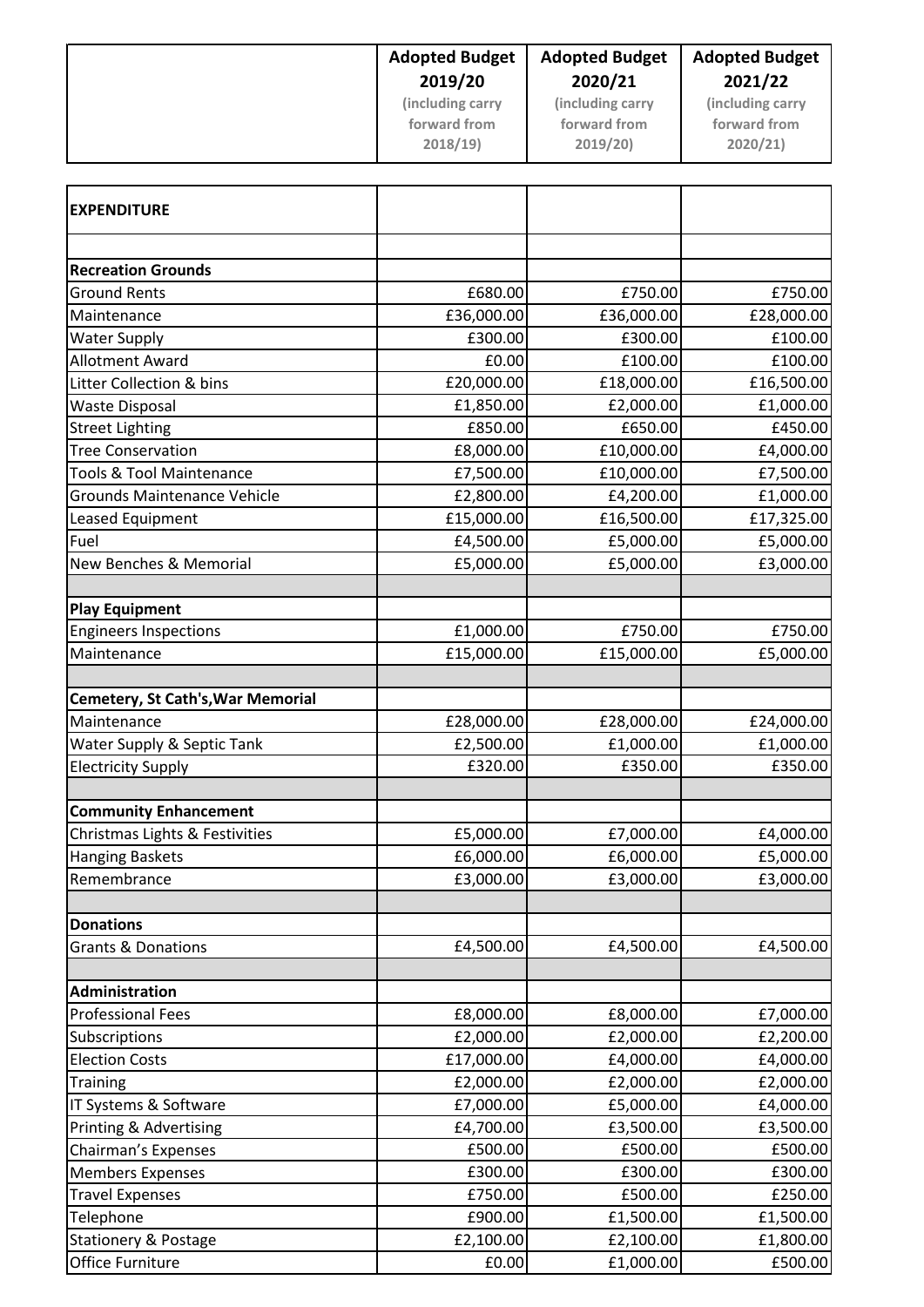|                                             | <b>Adopted Budget</b> | <b>Adopted Budget</b><br>2020/21 | <b>Adopted Budget</b><br>2021/22 |
|---------------------------------------------|-----------------------|----------------------------------|----------------------------------|
|                                             | 2019/20               |                                  |                                  |
|                                             | (including carry      | (including carry                 | (including carry                 |
|                                             | forward from          | forward from                     | forward from                     |
|                                             | 2018/19)              | 2019/20                          | 2020/21                          |
| Photocopier                                 | £1,250.00             | £1,000.00                        | £1,000.00                        |
| <b>Bank Charges</b>                         | £600.00               | £600.00                          | £475.00                          |
| <b>Community Engagement</b>                 | £0.00                 | £1,500.00                        | £1,500.00                        |
|                                             |                       |                                  |                                  |
| Insurance                                   |                       |                                  |                                  |
| <b>Insurance Cover</b>                      | £9,300.00             | £11,160.00                       | £9,500.00                        |
| <b>Millennium Hall</b>                      |                       |                                  |                                  |
| Maintenance                                 | £8,000.00             | £9,000.00                        | £7,000.00                        |
| <b>Water Supply</b>                         | £3,000.00             | £2,000.00                        | £3,000.00                        |
| <b>Electricity Supply</b>                   | £4,000.00             | £4,000.00                        | £4,000.00                        |
| <b>Gas Supply</b>                           | £3,000.00             | £3,000.00                        | £2,400.00                        |
| <b>Business Rates</b>                       | £1,300.00             | £4,500.00                        | £0.00                            |
|                                             |                       |                                  |                                  |
| <b>Bowls Pavilion</b>                       |                       |                                  |                                  |
| Maintenance                                 | £2,000.00             | £4,000.00                        | £1,000.00                        |
| <b>Water Supply</b>                         | £300.00               | £300.00                          | £300.00                          |
| <b>Electricity Supply</b>                   | £400.00               | £450.00                          | £400.00                          |
| <b>Business Rates</b>                       | £0.00                 | £1,350.00                        | £1,500.00                        |
| <b>Britannia Road Pavilion</b>              |                       |                                  |                                  |
| Maintenance                                 | £0.00                 | £6,000.00                        | £2,000.00                        |
| <b>Water Supply</b>                         | £0.00                 | £2,000.00                        | £2,000.00                        |
| <b>Electricity Supply</b>                   | £0.00                 | £2,000.00                        | £3,000.00                        |
| <b>Business Rates</b>                       | £0.00                 | £1,350.00                        | £0.00                            |
|                                             |                       |                                  |                                  |
| <b>Hinckley Rd Pavilion</b>                 |                       |                                  |                                  |
| Maintenance                                 | £3,000.00             | £2,500.00                        | £1,000.00                        |
| <b>Water Supply</b>                         | £1,000.00             | £800.00                          | £800.00                          |
| <b>Electricity Supply</b>                   | £800.00               | £800.00                          | £800.00                          |
| <b>Staffing</b>                             |                       |                                  |                                  |
| Management & Administration                 | £110,000.00           | £115,000.00                      | £124,000.00                      |
| <b>Grounds Maintenance</b>                  | £45,000.00            | £37,000.00                       | £39,500.00                       |
| Caretaking/Cleaning                         | £16,500.00            | £17,500.00                       | £17,000.00                       |
| Tax & NI                                    | £43,000.00            | £48,000.00                       | £52,500.00                       |
| Pension                                     | £6,000.00             | £11,550.00                       | £12,200.00                       |
|                                             |                       |                                  |                                  |
| Neighbourhood Development Plan              |                       |                                  |                                  |
| All NDP Costs                               | £8,700.00             | £8,700.00                        | £6,250.00                        |
|                                             |                       |                                  |                                  |
| <b>Borrowing</b><br>Public Works Loan Board | £34,000.00            | £30,500.00                       | £30,005.00                       |
|                                             |                       |                                  |                                  |
|                                             |                       |                                  |                                  |
|                                             |                       |                                  |                                  |
|                                             |                       |                                  |                                  |
|                                             |                       |                                  |                                  |
|                                             |                       |                                  |                                  |